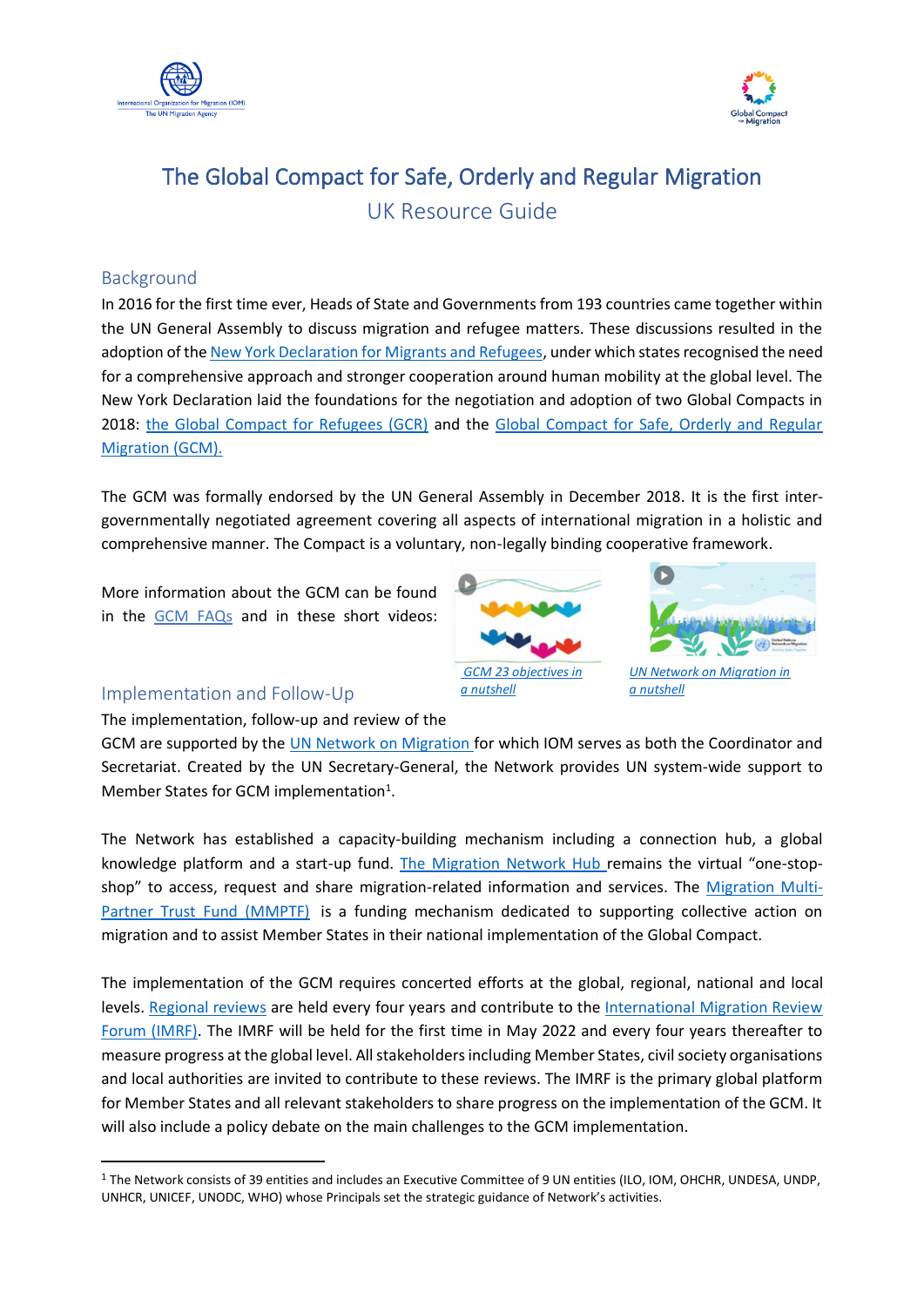



The UN Network on Migration has been tasked to provide technical, substantive and administrative support to the IMRF and its preparations. To this end, the Network has developed a [roadmap](https://migrationnetwork.un.org/sites/default/files/resources_files/imrf_roadmap_3_pages.pdf) to help Member States, UN entities and stakeholders understand and engage constructively in this process. The [Migration Network Hub](https://migrationnetwork.un.org/hub/forum?text=&gcm_objectives=All&cross_cutting_theme=All&geographic_scope=All®ion=All&country=All) will host multi-stakeholder discussions ahead of the IMRF and will collect and share good [practices](https://migrationnetwork.un.org/hub/repository-of-practices/about) on the implementation of the GCM at various levels. Information on the preparation and organization of IMRF 2022 will be posted [here.](https://www.un.org/migration2022)

The UN Secretary-General also reports to the UNGA on a biannual basis on the implementation of the GCM. The first report for 2020 can be read [here,](https://migrationnetwork.un.org/sg-report-promise-action) with the forthcoming report for the IMRF to be launched in February 2022.

In addition to these processes, over 50 Networks have been established at the country and regional levels to channel UN expertise and support Member States in the implementation, follow-up and review of the GCM. **In the United Kingdom,** a GCM engagement group of interested stakeholders is meeting periodically to raise awareness on the Compact and support implementation in the UK context.

#### The UN Network on Migration's Thematic Priorities

In 2019 the UN Network on Migration identified [six thematic priorities,](https://migrationnetwork.un.org/sites/default/files/documents/final_nw_workplan.pdf) representing key migration issues, and established corresponding thematic working groups (TWGs).

These working groups support states' efforts to achieve GCM objectives by creating and piloting tools and policy guidance and supporting exchange between stakeholders. Each TWG draws experience from multiple organizations, has its own workplan, timeline and avenues for stakeholders to get involved. Specifi[c thematic guidance on key migration issues](https://migrationnetwork.un.org/network-working-groups) has been developed on access to services; alternatives to detention; return and reintegration; bilateral labour migration agreements; and regular pathways for migrants in vulnerable situations.

A [Network workplan for 2021-2022](https://migrationnetwork.un.org/sites/default/files/docs/network_-_workplan_2021-2022_final.pdf) focuses on UN system support to Member States for GCM implementation in the run-up to the IMRF, and includes [new workstreams](https://migrationnetwork.un.org/about/united-nations-network-migration-workplan) on climate/migration and including migrants in COVID-19 response and recovery plans.

#### UK Government Engagement on the GCM

The UK Government has been a supporter of the GCM since its framing and development and endorsed the GCM in December of 2018. The documents below showcase the UK Government's statements and communication on the principles and objectives of the GCM:

- [UK Government Statement on the Endorsement of the GCM](https://questions-statements.parliament.uk/written-statements/detail/2018-12-10/HCWS1163) (2018)
- [UK Government Briefing on the GCM](https://commonslibrary.parliament.uk/research-briefings/cbp-8459/) (2019) explains what the GCM is, what it entails for member states and the UK position
- [UK Submission to the Global Compact for Migration European Regional Review](https://migrationnetwork.un.org/sites/default/files/docs/uk_submission_-_gcm_european_regional_review_.pdf) (2020) highlights the initial steps taken by the UK Government to bring national policy and programming in alignment with the GCM objectives
- The UK is also a contributor to the Multi-Party Trust Fund and the second largest donor.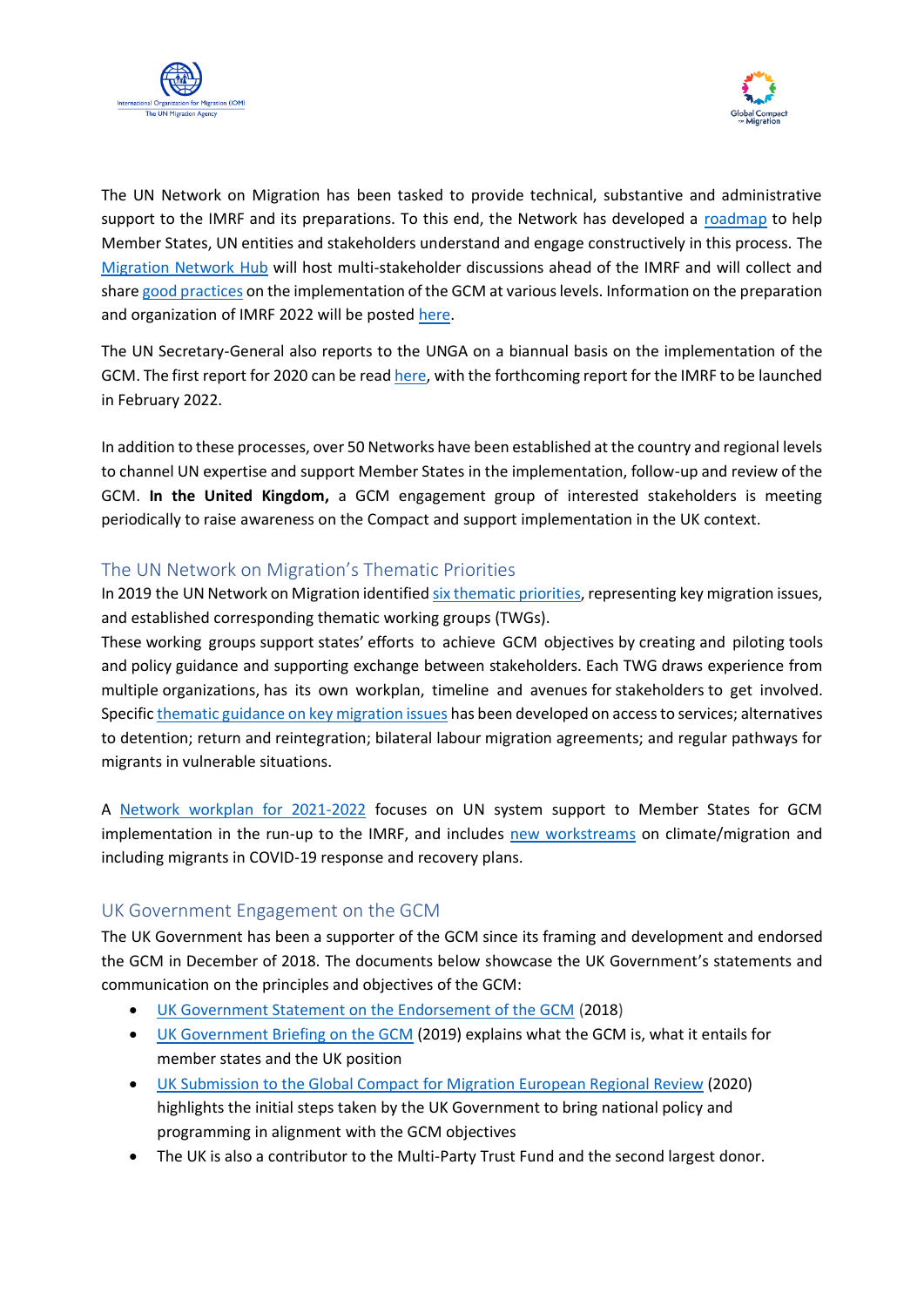



#### GCM Initiatives and Resources in the UK context

- [Reflections on how the New Plan for Immigration sets the UK up for its global responsibilities](https://appgmigration.org.uk/upcoming-appg-event-reflections-on-how-the-new-plan-for-immigration-sets-the-uk-up-for-its-global-responsibilities/) This discussion hosted by the All-Party Parliamentary Group on Migration and jointly organised by RAMP and IOM explored how the GCM can better inform UK migration policy and programming.
- Policy into practice: Implementing humanitarian priorities in the Global Compact for Safe, Orderly [and Regular Migration](https://www.redcross.org.uk/about-us/what-we-do/research-publications#International)

This report by the British Red Cross and ICRC brings together the ideas and practical recommendations raised in a series of discussions with the UK Government and civil society.

• [The 'GCM Implementation' Blog Series by the Refugee Law Initiative](https://rli.blogs.sas.ac.uk/themed-content/global-compact-for-migration/) The series includes analyses of country reports and thematic blogs covering objectives of the

Compact or specific human rights issues as well as the UNSG report. UK specific articles examine how the GCM objectives are applied in the Immigration Act 2020 and the 2021 Nationality and Borders Bill, for example by focusing on migrants with disabilities or stateless children.

• [Increasing Engagement in the UK on](https://unitedkingdom.iom.int/sites/unitedkingdom/files/uk_gcm_info_sheet.pdf) the Global Compact for Migration This project is run by IOM UK, in partnership with the Centre for Global Development and IMIX, and aims to enhance awareness and engagement of UK stakeholders on the Global Compact on Migration.

#### Resources and Staying Up to Date

- [The IOM UK's landing page on the Global Compact on Migration](https://unitedkingdom.iom.int/global-compact-migration-engagement).
- The Network [Monthly Newsletter](https://migrationnetwork.un.org/newsletters) is the best way to stay up to date on events, resources and best practices. Click [here](https://migrationnetwork.us19.list-manage.com/subscribe?u=91a1d870ca31df83b2b697cf6&id=9c7fcb90a4) to register.
- The [Network](https://migrationnetwork.un.org/) website and [Calendar of Events 2021.](https://migrationnetwork.un.org/calendar-events-2021)
- [The GCM Branding Guidelines.](https://migrationnetwork.un.org/sites/default/files/docs/gcm_branding-compresse_0.pdf)
- Guidance for Implementing the Global Compact for Safe, Orderly and Regular Migration (GCM): [Guidance](https://migrationnetwork.un.org/resources/implementing-global-compact-safe-orderly-and-regular-migration-gcm-guidance-governments) for [Governments and all Relevant Stakeholders.](https://migrationnetwork.un.org/resources/implementing-global-compact-safe-orderly-and-regular-migration-gcm-guidance-governments) The [GCM](https://migrationnetwork.un.org/resources/implementing-global-compact-safe-orderly-and-regular-migration-gcm-booklet)  [booklet](https://migrationnetwork.un.org/resources/implementing-global-compact-safe-orderly-and-regular-migration-gcm-booklet) provides substantive information on all 23 objectives of the Global Compact, including examples of practical applications.



### The GCM Guiding Principles